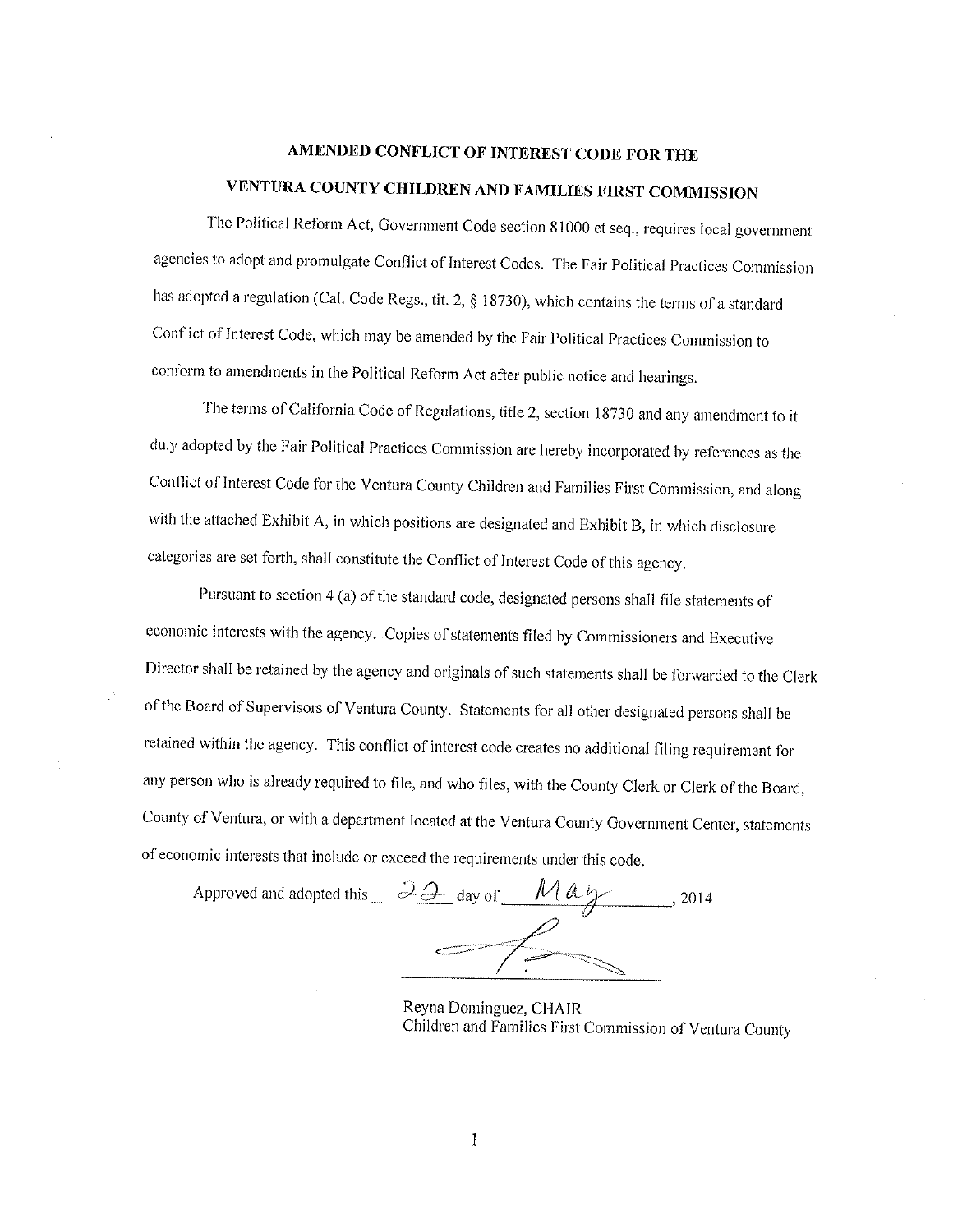

# **CONFLICT OF INTEREST CODE**

## **EXHIBIT A**

| <b>Designated Position</b> | <b>Disclosure</b><br>Category |
|----------------------------|-------------------------------|
| Commissioner               | $1^*$                         |
| <b>Executive Director</b>  | $1^*$                         |
| <b>Director</b>            | 3, 4, 5                       |
| Manager                    | 3, 4, 5                       |
| <b>Executive Assistant</b> | 3, 4, 5                       |
| Consultant                 | $***$                         |

\* Officials Who Manage Public Investments:

Commissioners and the Executive Director may constitute "other public officials who manage public investments" within the meaning of Government Code section 87200, in which case they are required to file statements of economic interests pursuant to section 87200 et seq. rather than pursuant to this Code. To the extent this Code would apply, it establishes the same scope of filing requirements as section 87200 et seq.

\*\*Consultants, as defined by the Political Reform Act and applicable regulations, shall disclose pursuant to the broadest disclosure category in this code subject to the following limitation: The Executive Director may determine in writing that a particular consultant, although a "designated position," is hired to perform a range of duties that is limited in scope and thus is not required to fully comply with the disclosure requirements in this section. Such written determination shall include a description of the consultant's duties and, based upon that description, a statement of the extent of disclosure requirements. The determination is a public record and is to be retained for public inspection in the same manner and location as this Conflict of Interest Code.